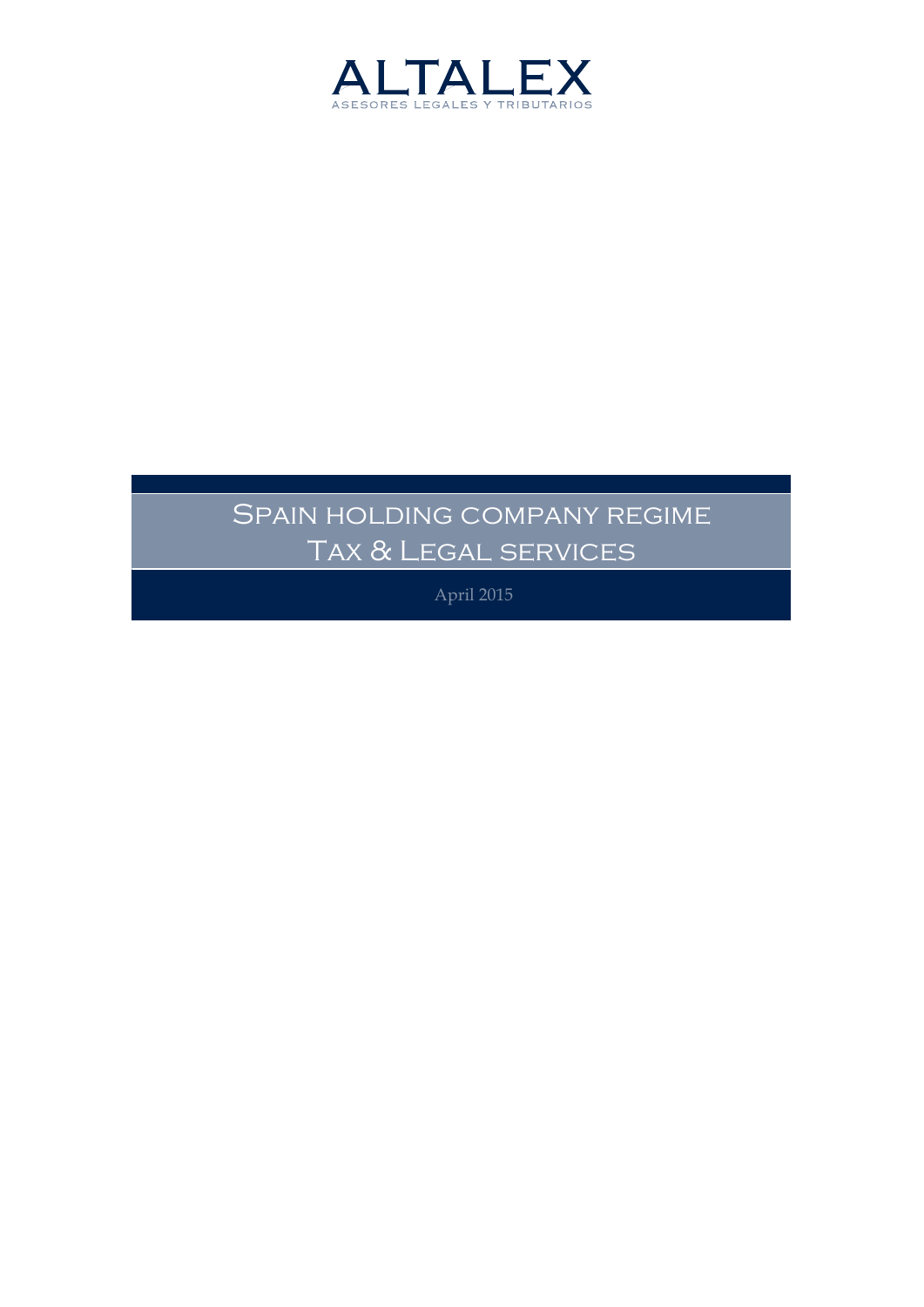

## **SUMMARY**

| Spain holding company regime                    |                |
|-------------------------------------------------|----------------|
| International Tax and Legal Services at ALTALEX | $\overline{5}$ |
| <b>About ALTALEX</b>                            | 5.             |
| Client testimonials                             |                |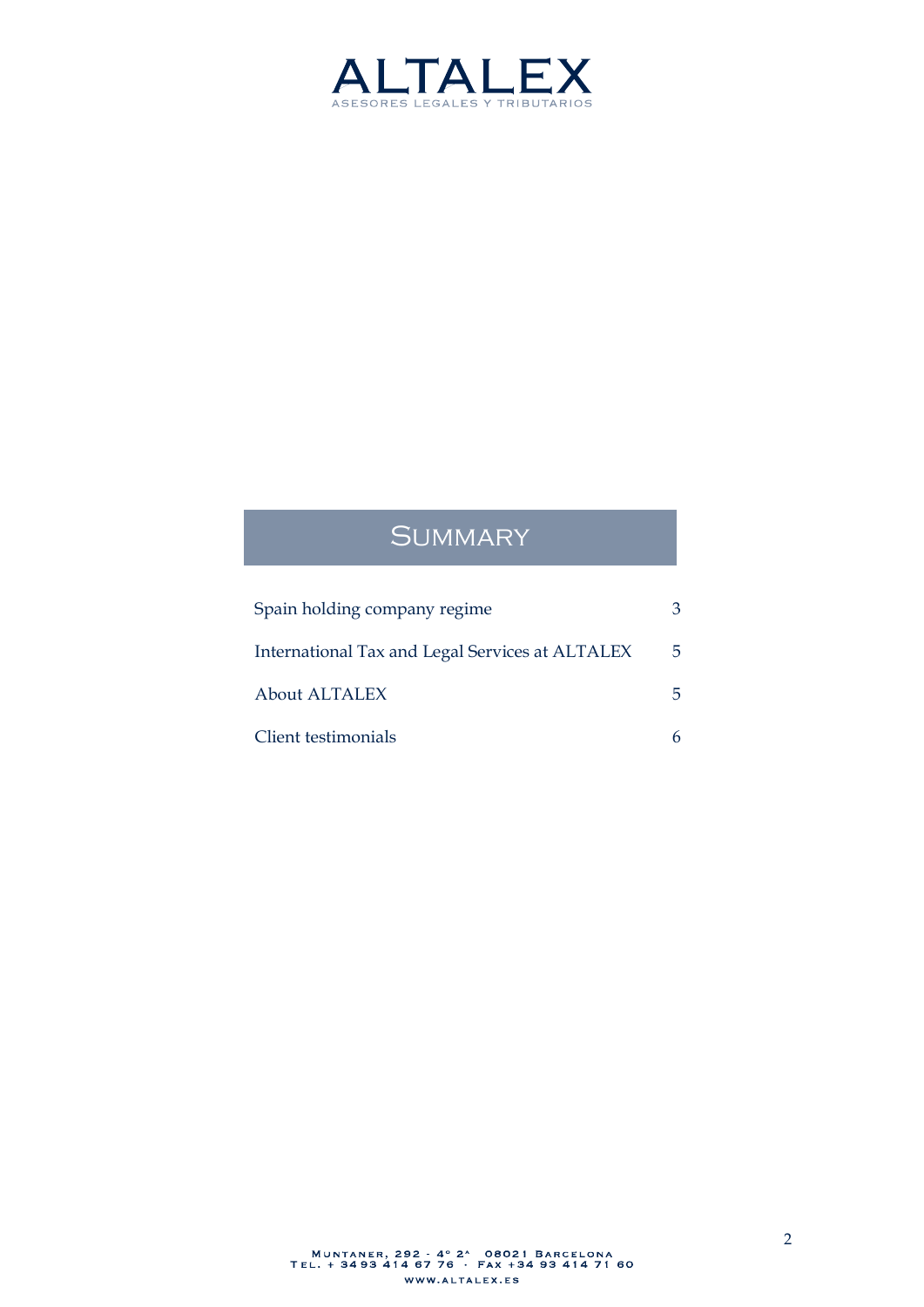

## **Spain holding company regime ("ETVE")**

Any Spanish entity subject to corporate taxation may opt for ETVE ("*Entidad de Tenencia de Valores Extranjeros*"or "Foreign Securities Holding Company") tax status provided certain conditions are met. Typically, the Spanish entity is established as a limited liability company ("Sociedad Limitada" or "S.L."). This legal form is checkable for US federal tax purposes, if required.

#### **ETVE participation exemption requirements**

Spain Corporate Income Tax Law ("CIT Law") provides a participation exemption regime which allows, under certain conditions, to apply a full tax exemption on dividends and capital gains from qualifying Spanish and foreign subsidiaries. Likewise, it also provides for a full exemption on income derived from a foreign permanent establishment (for example, a low-taxed branch). CIT Law also provides a special tax regime for (ETVE) holding companies that meet certain conditions, under which a zero in-zero out tax treatment for qualifying dividends and capital gains applies.

In essence, a Spanish entity under the ETVE tax regime would allow distributing dividends free of Spanish withholding tax when derived from earnings generated out of foreign-sourced dividends and capital gains which have qualified for the full tax exemption regime on foreign subsidiaries (and income from permanent establishments). Likewise, capital gains derived from the transfer of shares of the Spanish entity would not be subject to Spanish tax if these are derived from (i) accumulated earnings in the ETVE out of income which has qualified for participation exemption from non-Spanish subsidiaries (or permanent establishments) or (ii) an increase in value attributable to non-Spanish subsidiaries (or permanent establishments) which qualify for participation exemption. For these purposes, the shareholder (actually, the recipient of the income) of ETVE must not be a resident of a Spanish listed tax haven.

Herein we summarize those requirements which are generally relevant for the participation exemption and ETVE regimes to apply:

- The company's corporate purpose shall include the management and administration of foreign shareholdings through the appropriate human and material means.
- · Minimum participation requirement: The Spanish entity must hold a minimum shareholding of at least 5% either directly or indirectly in the subsidiaries. This threshold may be replaced by an acquisition cost of the subsidiary's shares greater than EUR 20 million. In case of holding an interest in intermediary (holding) companies whose income consists, in more than 70%, of dividends and capital gains, the mentioned 5% interest has to be indirectly met by the Spanish entity in the lower-tier subsidiaries or, otherwise, certain other requirements be met.
- · Minimum holding period: The shareholding in which the minimum participation requirement has been met must have been held for at least one year prior to the date on which dividends and capital gains eligible for the participation exemption regime are received.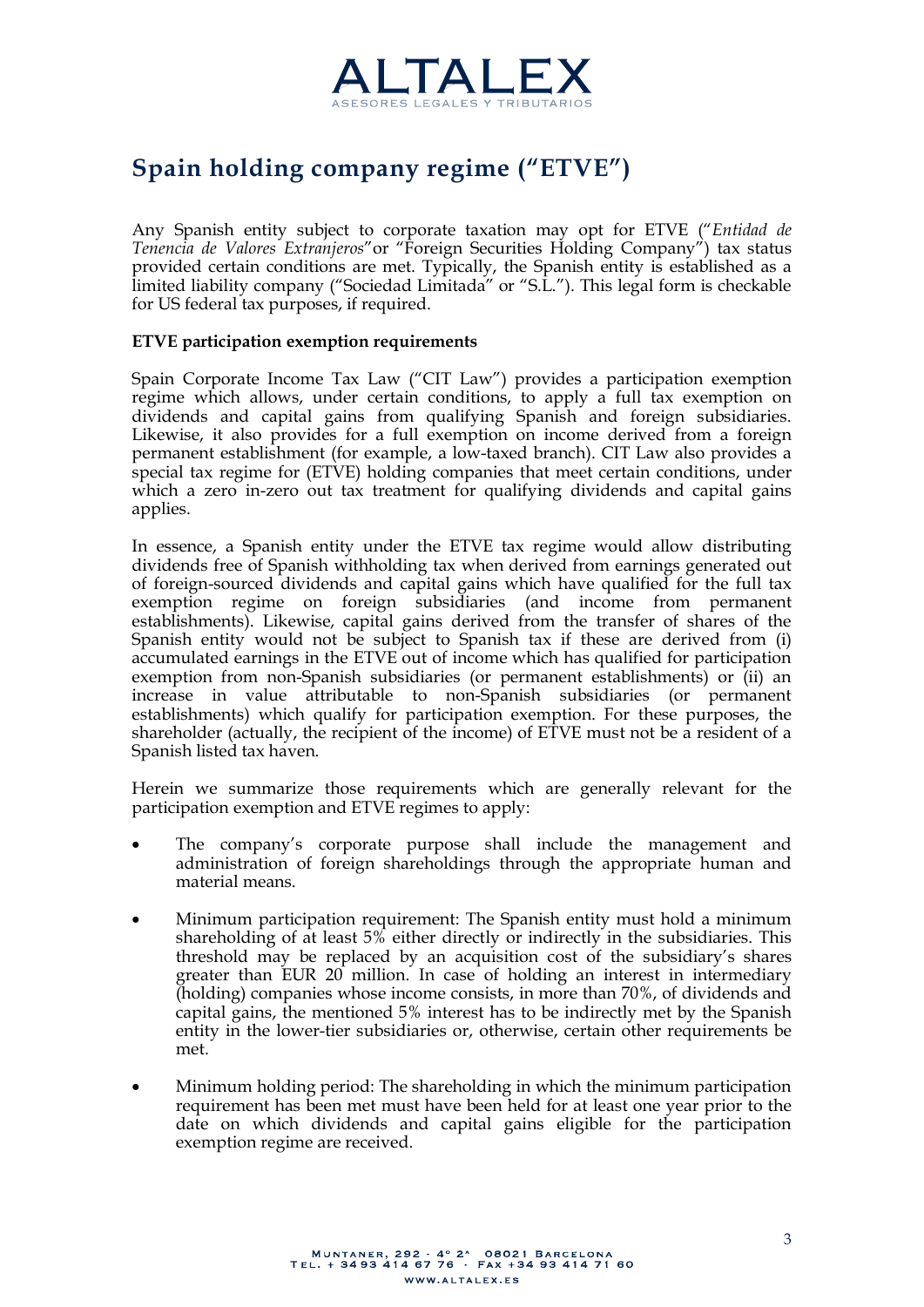

In the case of dividends, this minimum holding period may be completed after the dividend distribution takes place.

The period of time during which other members of the group have held the subsidiaries is also taken into account to calculate the holding period.

- Subject to tax test: Foreign subsidiaries held by the Spanish holding company must have been subject to a tax identical or analogous to the Spanish Corporate Income Tax at a statutory rate of, at least, 10% (it is allowed that the effective tax rate is lower due to the application of any reductions or allowances in the subsidiary). This test is considered to be met for subsidiaries resident in a country which has concluded a double tax treaty with Spain. For capital gain purposes, the test has to be met during all years of the holding period.
- · The exemption will not apply in case the profit distribution generates a deductible expense in the subsidiary.
- The subsidiary's income in a relevant year cannot consist in more than 15% of income regarded as passive under Spanish international fiscal transparency rules (a sort of "Subpart  $F''$  income under "CFC" rules). Otherwise, the exemption will be proportionally applicable to the years in which this threshold is not reached. There are many exceptions to regard income as passive for Spanish CFC rules purposes.
- The subsidiary cannot be resident in a Spanish listed tax haven unless this jurisdiction is within the EU and the taxpayer proves that it has been incorporated for sound business reasons and it performs an active business.

If all of the above mentioned conditions are met, dividends and capital gains derived from the foreign subsidiaries held by the ETVE will not be included in the Spanish ETVE tax base. Likewise, outbound dividends and gains obtained by the non-Spanish shareholder would be free of Spanish withholding tax.

#### **Foreign branch income**

A Spanish entity may also perform operations through a foreign branch. Income functionally attributable to the permanent establishment abroad that meets the abovementioned requirements will be exempt at the ETVE level. Further, earnings out of such tax-exempt income may also be distributed as a dividend by ETVE free of Spanish withholding tax.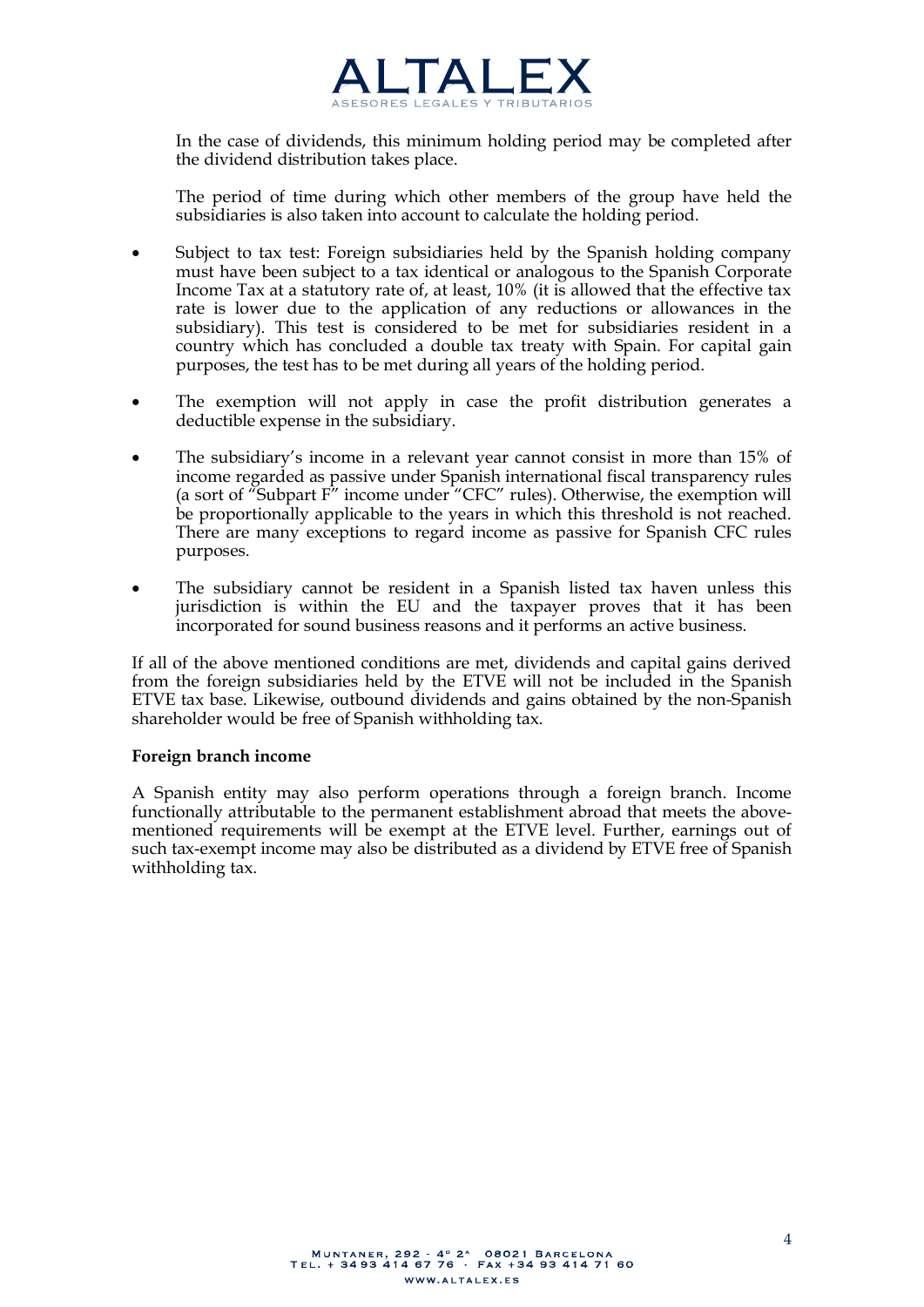

## **International Tax and Legal Services at ALTALEX**

**Our dedicated team has implemented a large number of Spanish holding companies, including global holding structures for many of the Fortune 500.**

#### **Carlos Gabarró is a tax partner of our firm, leading the international tax services practice.**

Carlos collaborated with us from 1994 to 1998. In that year he joins Garrigues (the largest tax and legal firm in Spain) to collaborate in the international tax and in the family business practices. In 2000 he joins the international tax services practice of Ernst & Young, where he has held several leading positions. He was responsible of their Spanish tax desk in the US during three years, based in New York. By the end of 2012 Carlos returns as a partner of our firm.

He advices on tax matters to Spanish and foreign groups (family-owned businesses and large multinationals) in their Spanish and foreign operations, in M&A transactions, holding structures, financing of international projects, intangible assets management and tax-efficient supply chain management structures.

He is a regular speaker at seminars in several countries, a professor of international tax in universities and private institutions and author in several Spanish and international publications. Carlos Gabarró is ready to help at your request at [carlos.gabarro@altalex.es](mailto:carlos.gabarro@altalex.es) Tel. +34 93 414 67 76 and Cell. +34 650 374 643.

## **About ALTALEX**

ALTALEX is a firm based in Barcelona (Spain) of tax and legal advisors. The Firm focuses exclusively on areas of specialty in which we can genuinely deliver valueadded differentiation noting the shortcomings in the legal and tax practices of Spanish firms. In the major firms, the pressure on partners to meet revenue goals on priority accounts and, to a certain extent, the involvement of less qualified professionals in projects, high staff turnover and relatively high fees in order to cover structural costs. In the medium sized and smaller firms, environments more suited to generalist practice and relatively little experience in the international tax & legal practice and, on occasion, with excessive dependence on limited added value services.

In achieving that goal, our firm counts with highly experienced professionals, some of which have held leading positions in the tax departments of the Big Four accounting firms and the largest Spanish tax and law firms.

For more information, please visit our website: [www.altalex.es/en](http://www.altalex.es/en)

Thanks to the trust placed on us by our clients, international rankings recognize Altalex, SL as a leading tax practice in Spain.